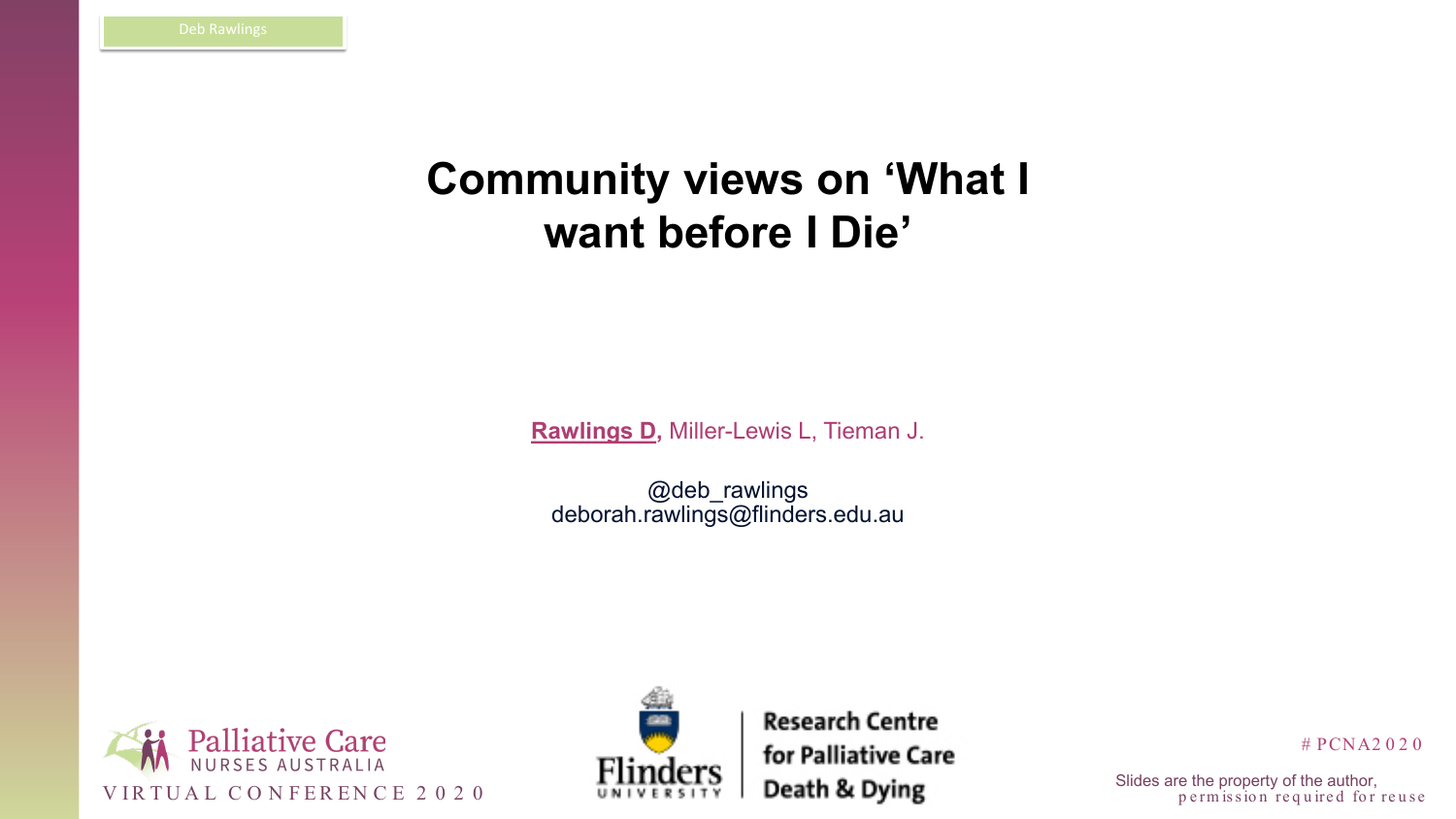





San Francisco, USA. (image source)

### # PCNA2 0 2 0

p e rm is sion required for reuse

# Dying2Learn Massive Open Online Course [1]

## Before I die walls

- This approach offers a modern ritual that restores perspective and invites us to consider the things which connect us.[2]
- *At their greatest, our public spaces can nourish our wellbeing and help us see that we are not alone as we try to make sense of our lives".* (Candy Chang) [2]

*Ethical approval was obtained from the Flinders University Research Ethics Committee (Project 7247).* 

*Permission was obtained from the Before I Die Project (ongoing) https://beforeidieproject.com/about*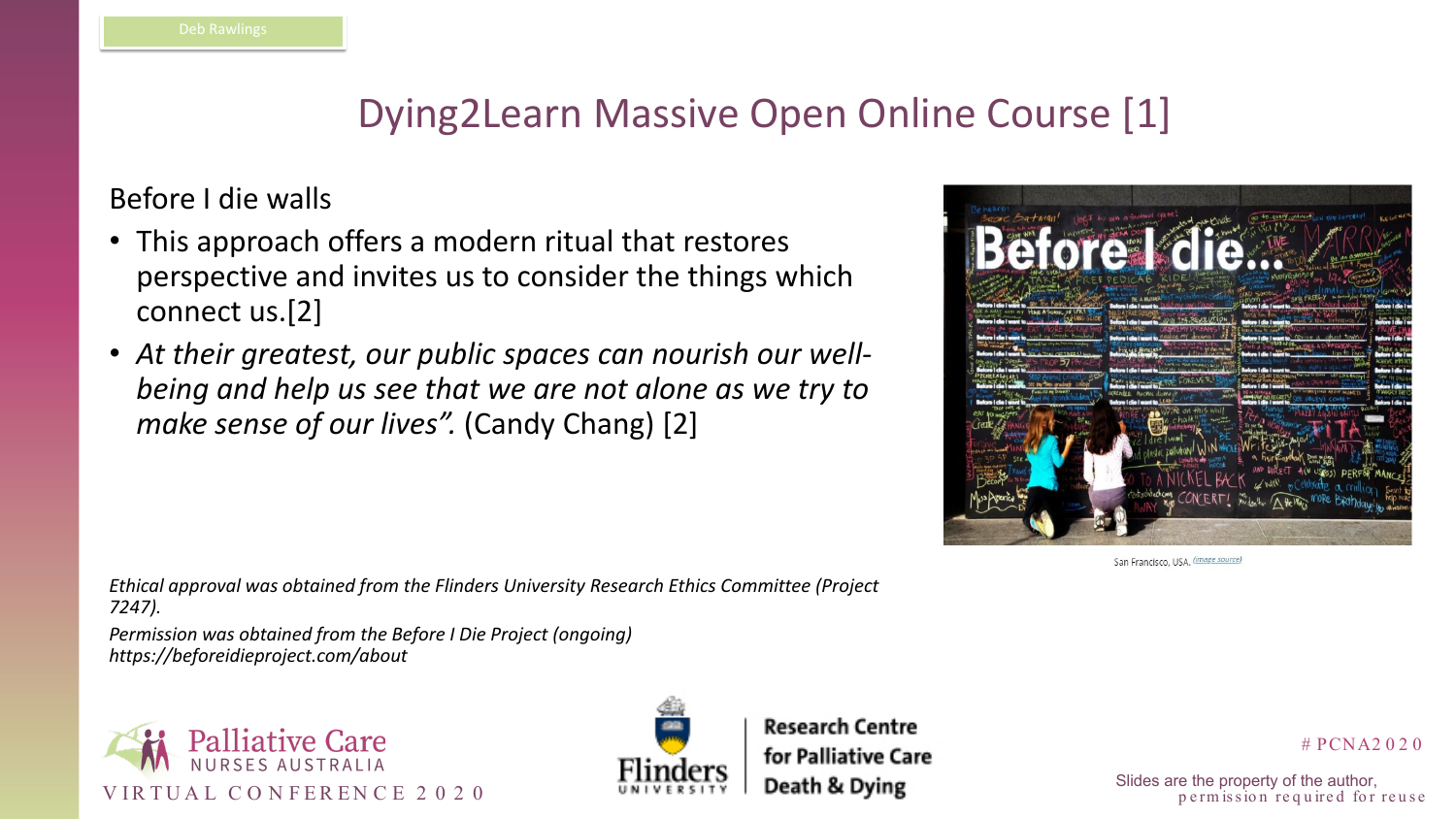



- 
- 

# PCNA2 0 2 0

p e rm is sion required for reuse

# Dying2Learn Massive Open Online Course

Respondents (n=633)

Predominantly female (93.3%) Mean age of 49.75 (range of 19 to 81 years) with 22.2% aged 60+.

Most resided in Australia (87.5%), with the remainder representing 16 other countries (predominantly English-speaking).

The sample were generally well educated, with 67% having completed university studies 73.8% identified themselves has having a health professional occupational background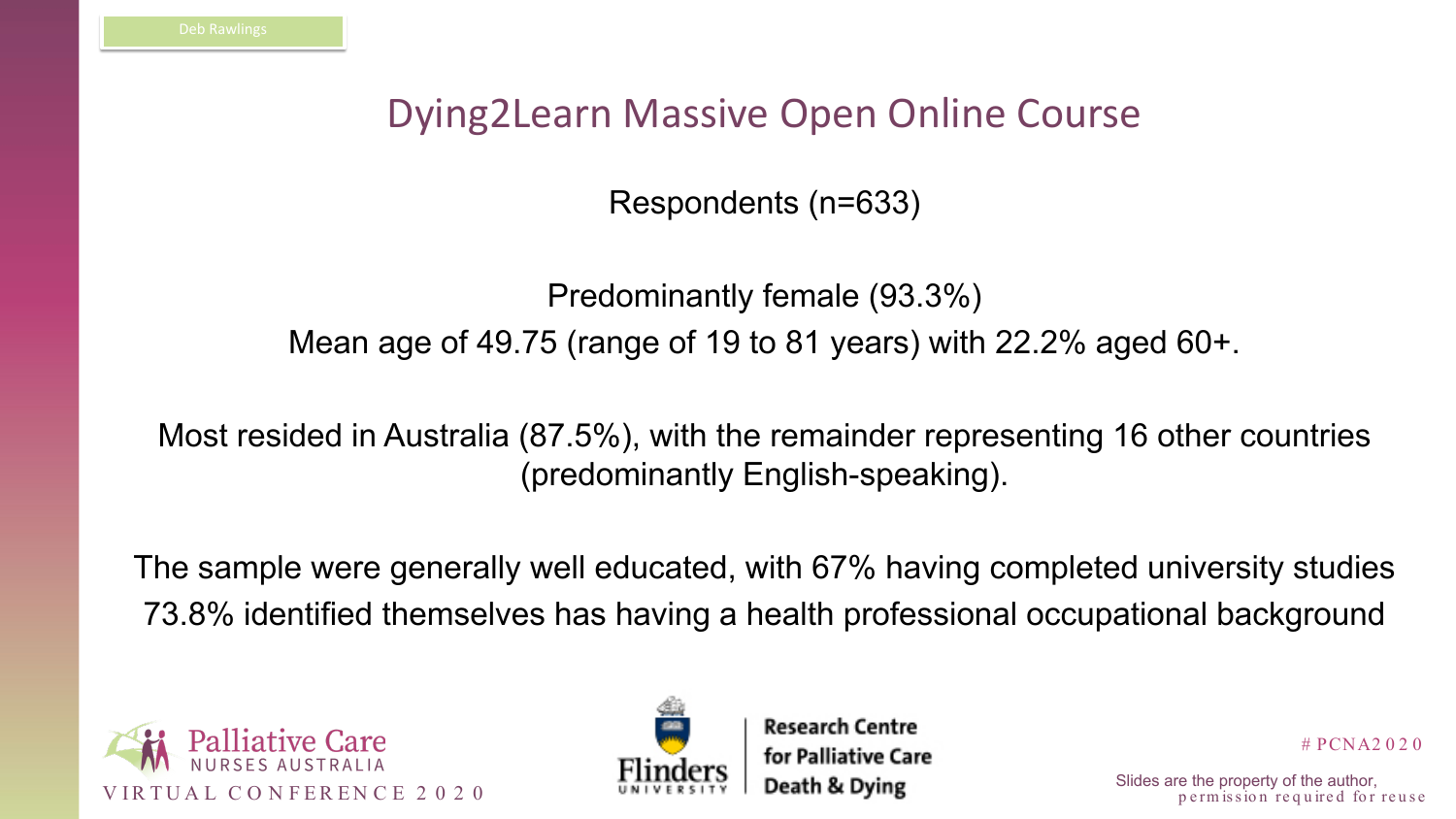

# PCNA2 0 2 0

p e rm is sion required for reuse

# Data analysis

- All authors independently coded the first 50 'Before I Die' statements from both the 2016 and 2017 datasets.
- The second round of coding saw two authors compiling the coding schemes independently derived by the three authors in the first round of coding.
- These themes were refined, examined for inter-relationships between the characteristics labelled, and then combined into one set of primary coding themes.
- Further coding determined an inter-rater agreement rate of 93.33%.
- Two university psychology students independently coded all 633 responses to the 'Before I Die' activity based on the coding-guide created from coding the development cohort.
- The two independent raters obtained 95.24% agreement on all the judgements made.The Cohen's Kappa for inter-rater agreement was 0.789, p < 0.0005.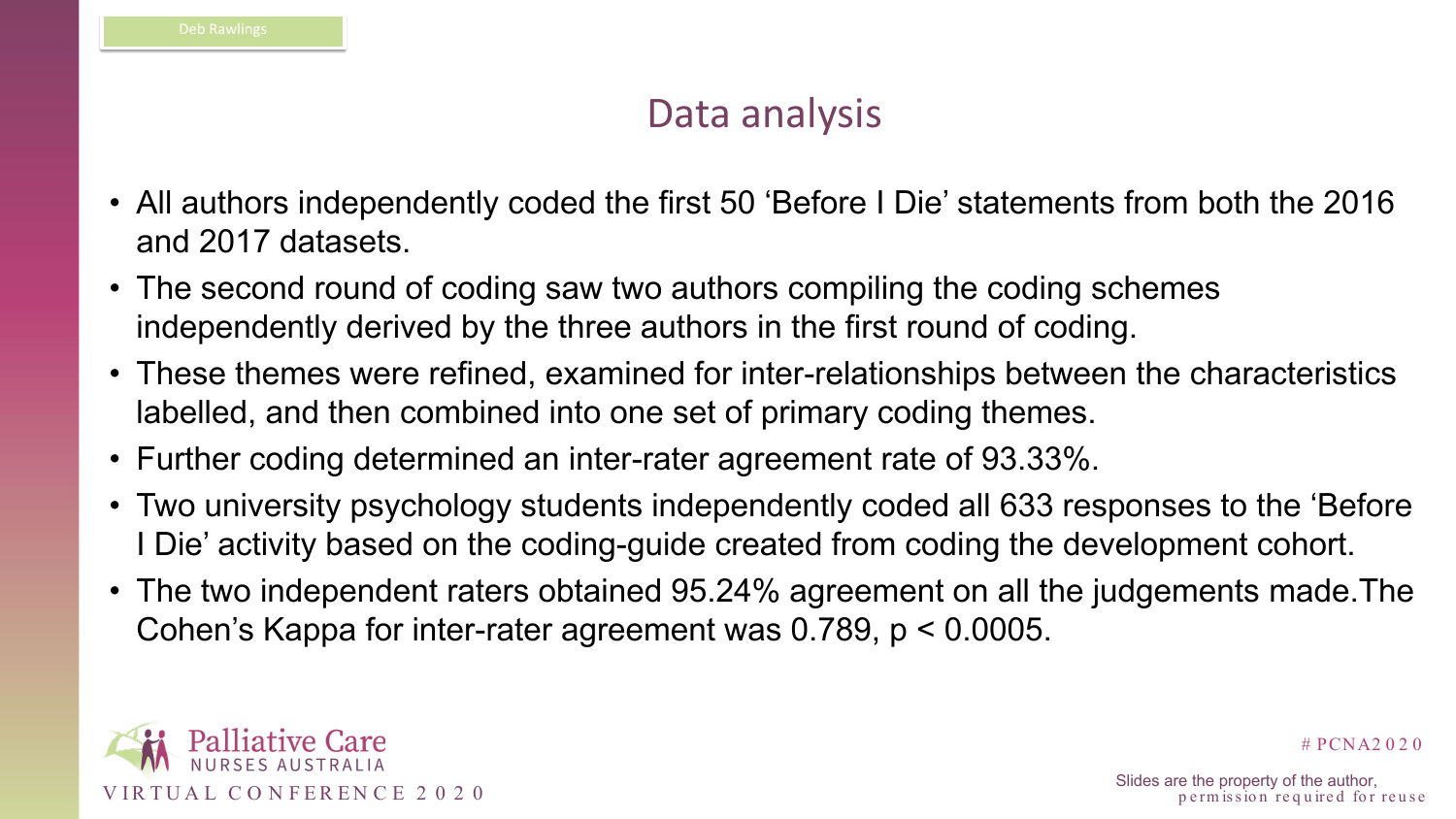



### # PCNA2 0 2 0

p e rm is sion required for reuse

## **Themes**

- 12 Themes emerged
- The top 6 themes > 100 mentions.
- Health and religion least mentioned
- Materialistic factors barely mentioned



| <b>Theme</b>       | <b>Definition</b>                                                           | <b>Example</b>                                  |
|--------------------|-----------------------------------------------------------------------------|-------------------------------------------------|
| 1. Family          | Family, friends and relationships with<br>loved ones.                       | "Before I die I would lik<br>united"            |
| 2. Do an activity  | The desire to personally experience a<br>specific activity                  | "Fly in an air balloon"                         |
| 3. Self-Identity   | Personal goals people wished to<br>achieve for themselves,                  | "I want to get to know<br>lot better"           |
| 4. Live Life Fully | A desire to have no regrets, live in the<br>moment, and<br>enjoy life.      | "Live with compassion<br>meaning in every day"  |
| 5. Happiness       | A desire to be happy themselves or for<br>others to be happy                | "See my children have<br>happy, healthy, peacef |
| 6. Love            | Love in many contexts, whether that<br>be to receive or give love to others | "I want to experience<br>unconditional love"    |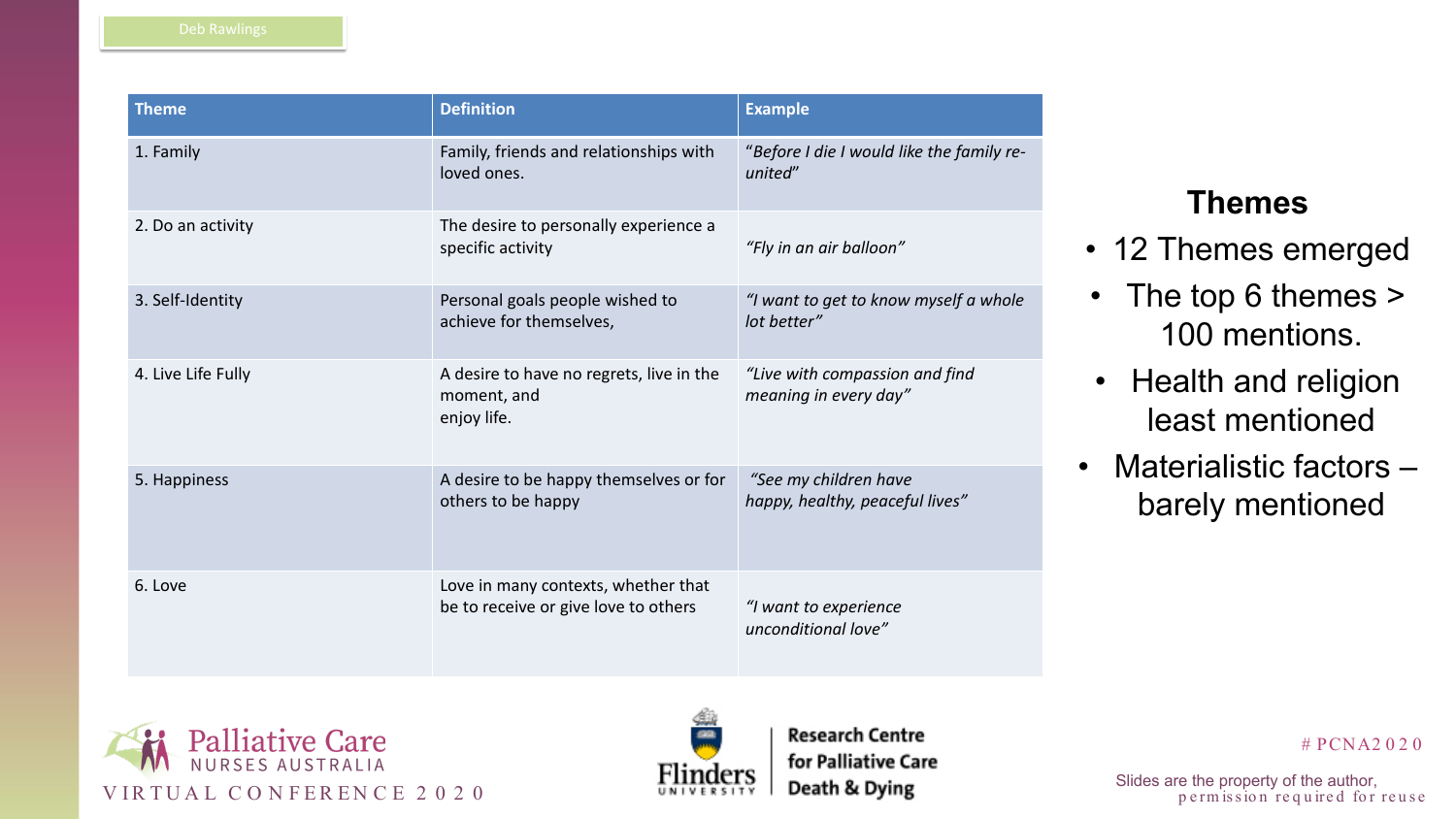



### # PCNA2 0 2 0

*"Make a great contribution to*

*"Make peace with my ex husband"*

hat I mattered"

to feel truly grateful for every day"

fe and serene in the presence of

 $12$  children grow into healthy, happy

| <b>Theme</b>                | <b>Definition</b>                                                                              | <b>Example</b>         |
|-----------------------------|------------------------------------------------------------------------------------------------|------------------------|
| 7. The Greater Good         | Wishes to impact society more widely, by<br>making the world a better place                    | "Make a g<br>humanity" |
| 8. Peace                    | Responses mentioned peace, and included<br>both being at peace and making peace<br>with others | "Make pec              |
| 9. Legacy                   | What they leave behind after death                                                             | "Know tha              |
| 10. Gratitude               | Experiencing gratitude and appreciation                                                        | "I want to             |
| 11. Religion / Spirituality | Religious or spiritual element                                                                 | "Feel safe<br>God"     |
| 12. Health                  | Health of self or family                                                                       | "See my ch<br>adults"  |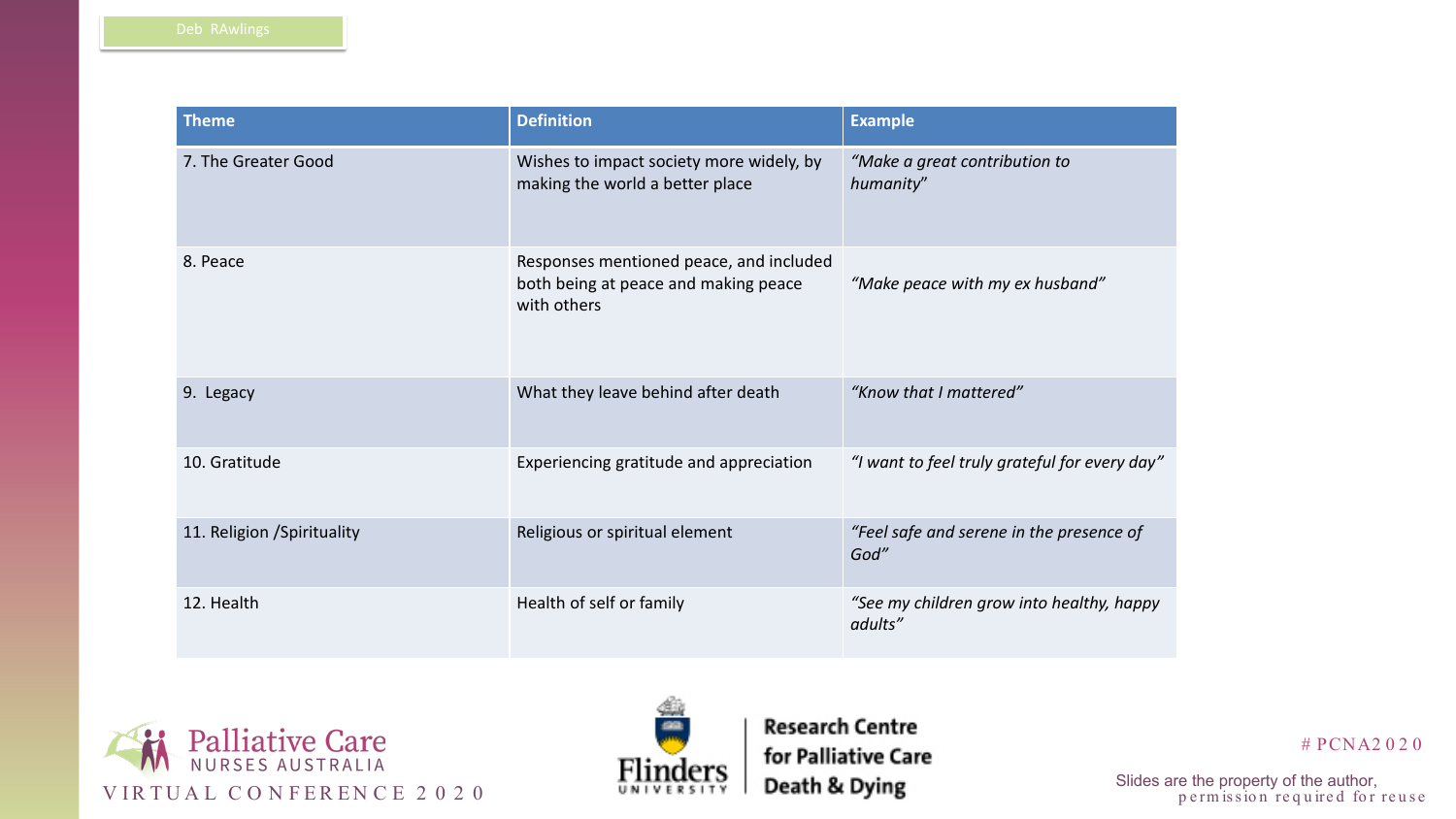



**Research Centre** 

## **FAMILY**

(inward and outward facing. I benefit as do others)

## **SELF-FOCUS**

(inward facing, about me and for me)

> **Do Activity Live Fully Self-Aspiration Gratitude Health** Legacy **Religion/Spirituality**

### **PEACE**

Make Peace  $\rightarrow$  outward facing Inward facing - Be at Peace

### **LOVE**

Give Love  $\rightarrow$  outward facing Inward facing ← Receive Love

### **HAPPINESS**

Others Happy  $\rightarrow$  outward facing Inward facing  $\leftarrow$  Be Happy

## **OTHERS FOCUS**

(outward facing, about or for others)

**The Greater Good** 

## **Three higher order themes which we have categorised as:**

• Self -focussed/about me/inward facing (assigned 837 times)

• Others focussed/the greater good/outward facing (assigned 235 times)

# PCNA2 0 2 0 "Be happy" and "others to be happy")

p e rm is sion required for reuse

• Family/about me and about others/both inward and outward facing (assigned 241 times)

(Inward and outward facing: "be loved" and "love others"

"be at peace" and "make peace"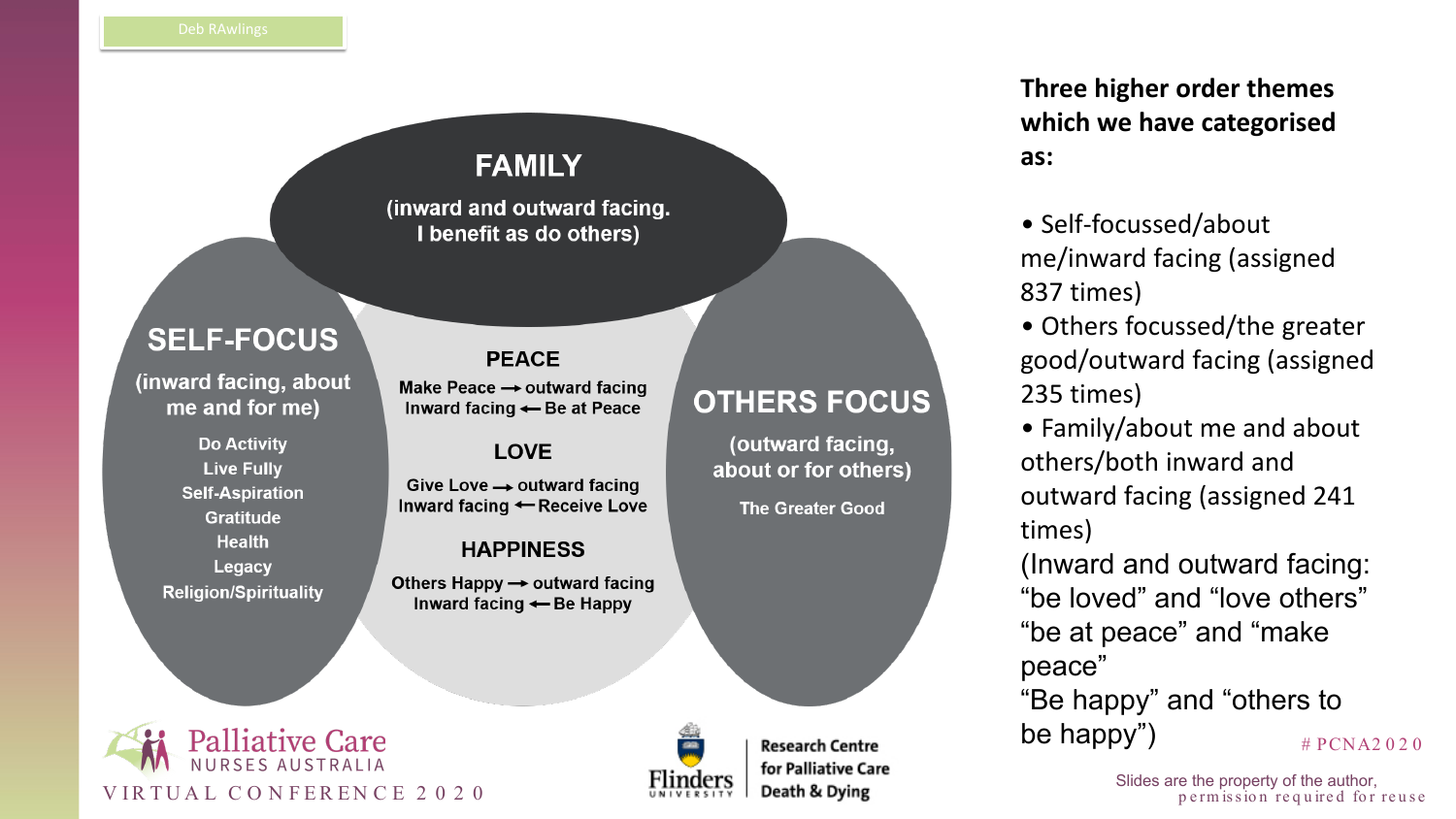



# PCNA2 0 2 0

p e rm is sion required for reuse

# Dying2learn

- Sample of convenience
- Presumed 'well' community members
- Encourages people to reflect on their values, mortality and consider what really matters
- Potential to build death awareness and preparedness
- Companion to ACP

- MOOC 2018 participants completed the Before I Die activity, then completed the Valued Living **Questionnaire**
- Then we said: "*Now imagine that you only have 8 weeks left to live….would your answer change?"*
- Watch this space!

## • **FUTURE RESEARCH**